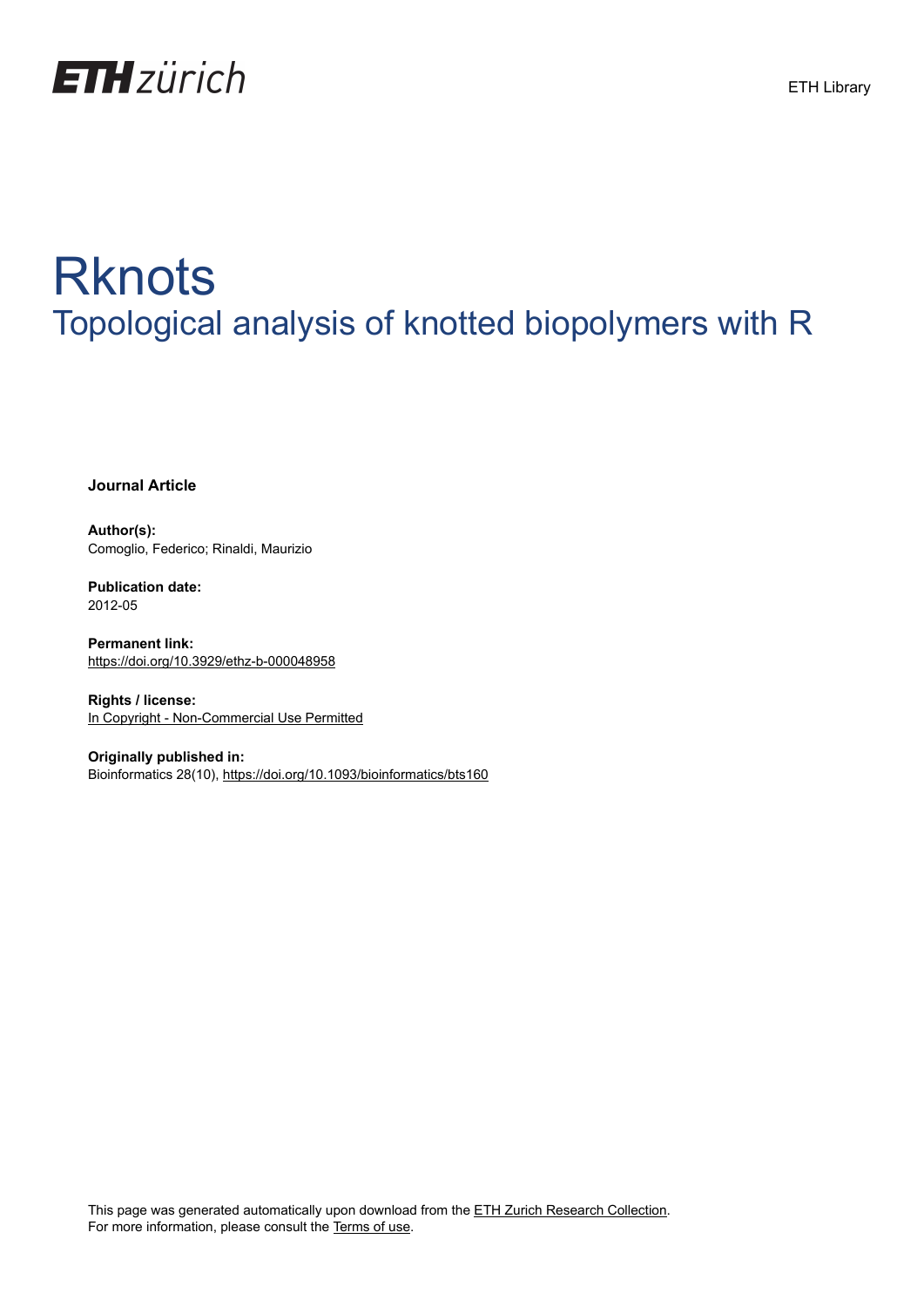### **Structural bioinformatics** Advance Access publication April 5, 2012

## **Rknots: topological analysis of knotted biopolymers with R**

Federico Comoglio<sup>1,2,\*</sup> and Maurizio Rinaldi<sup>3</sup>

<sup>1</sup>Department of Biosystems Science and Engineering, ETH Zurich, Basel, CH-4058, Switzerland, <sup>2</sup>Life Science Zurich PhD Program on Systems Biology and 3Dipartimento di Scienze del Farmaco di Novara, University of Piemonte Orientale "A. Avogadro", Novara, 28100, Italy

Associate Editor: Anna Tramontano

#### **ABSTRACT**

**Motivation:** Rknots is a flexible R package providing tools for the detection and characterization of topological knots in biological polymers. The package is well documented and provides a simple syntax for data import and preprocessing, structure reduction, topological analyses and 2D and 3D visualization. Remarkably, Rknots is not limited to protein knots and allows researchers from interdisciplinary fields to analyze different topological structures and to develop simple yet fully custom pipelines.

**Availability:** Rknots is distributed under the GPL-2 license and is available from the CRAN (the Comprehensive R Archive network) at http://cran.r-project.org/web/packages/Rknots

**Contact:** <federico.comoglio@bsse.ethz.ch>

**Supplementary Information:** Supplementary data are available at *Bioinformatics* online.

Received on December 24, 2011; revised on February 27, 2012; accepted on March 31, 2012

#### **1 INTRODUCTION**

The topological study of knotted biological polymers is an active inter[disciplinary](#page-2-0) [field](#page-2-0) [of](#page-2-0) [research](#page-2-0) [\(Bölinger](#page-2-0) *et al*., [2010](#page-2-0); Marenduzzo *et al*., [2009](#page-2-0); [Shakhnovich](#page-2-0), [2011](#page-2-0)). In polymers, knots influence both materia[l properties and polymer chain dynamics \(](#page-2-0)Koniaris and Muthukumar, [1991\)](#page-2-0). Informally, knots are closed curves in 3D and links are collections of non-intersecting knots. Hence, knot theory deals with closed structures (see Supplementary Material for an informal introduction to the subject). However, the vast majority of biological or synthetic polymers are open chains. In this context, the definition of knot is relaxed and transferred to open curves. A chain is knotted if it does not disentangle after being pulled from both ends.

Nature tends to avoid knots. Knotted protein backbones are rare [\(Taylor](#page-2-0), [2007](#page-2-0); [Virnau](#page-2-0) *et al*., [2006\)](#page-2-0) and the physical mechanisms governing their formation is largely unknown. Intriguing experimental results unraveling protein knots properties have recently been reported [\(Sayre](#page-2-0) *et al*., [2011; Virnau](#page-2-0) *et al*., [2011](#page-2-0)) and in certain viral capsids there are evidences of mechanisms preventing knotted DNA formation [\(Burnier](#page-2-0) *et al*., [2008](#page-2-0)). In order to understand structural properties of knotted polymers, rigorous yet simply to use, generalized computational methods are required. Web [servers](#page-2-0) [for](#page-2-0) [protein](#page-2-0) [knots](#page-2-0) [analysis](#page-2-0) [\(Kolesov](#page-2-0) *et al*., [2007;](#page-2-0) Lai *et al*., [2007](#page-2-0)) nicely accomplished this for proteins. However, the

underlying framework cannot be generalized to cope with more complex structures and it cannot be customized.

In this note we present Rknots, an R package combining a generalized framework for the topological analysis of knotted biopolymers with the benefits of R programming. Different structures can be analyzed with a simple syntax and methods have been implemented accounting for modularity. Rknots requires a standard R installation and depends on bio3d [\(Grant](#page-2-0) *et al*., [2006](#page-2-0) available from http://mccammon.ucsd.edu/∼bgrant/bio3d/), rgl [Adler,D. and Murdoch,D. (2011) rgl: 3D visualization device system (OpenGL)] and rsympy [Grothendieck,G. *et al*. (2010) rSymPy: R interface to SymPy computer algebra system. R package version 0.2-1.1]. In the following we will provide an overview of the available methods. A case study on a knotted protein will be used as an example. Additional examples can be found in the package manual and vignette at http://cran. r-project.org/web/packages/Rknots

#### **2 APPROACH**

Proteins can be loaded in .pdb format from the file system or by fetching the Protein Data Bank (PDB; [Berman](#page-2-0) *et al*., [2000](#page-2-0)) and they undergo a dedicated preprocessing (see Supplementary Material). Coordinates are then stored in the S4 Knot class (see the package vignette for details) and the following workflow applies afterwards. First, open chains are closed and a knot diagram is obtained through the here proposed principal component analysis projection (PCAP) algorithm (see Supplementary Material). Figure [1A](#page-2-0)illustrates a protein diagram obtained with PCAP, whereas Figure [1B](#page-2-0)–D illustrate the results of a simulation on 1000 proteins sampled randomly from the PDB in comparison to a set of generic projections or to standard projection (see Supplementary Material for details). Second, the structure is reduced to the minimal set of points topologically equivalent to the original structure, by applying a reduction algorithm. This step removes structural redundancies, speeding up downstream computations. Two structure reduction algorithms, Alexander-Briggs [\(Alexander and Briggs, 1926](#page-2-0)) and MSR [\(Comoglio and Rinaldi, 2011](#page-2-0)) are implemented in Rknots. The former has been proposed for the first time in polymers knot theory by Koniaris and Muthukumar [\(Comoglio and Rinaldi, 2011;](#page-2-0) [Koniaris and Muthukumar, 1991\)](#page-2-0). We also provide an extension of this algorithm for links.

Finally, knots can be detected in the minimal structure by computing a topological invariant, generally a polynomial. Protein knots discovered so far are among the simplest types [\(Bölinger](#page-2-0) *et al*., [2010](#page-2-0); [Virnau](#page-2-0) *et al*., [2006](#page-2-0)). The Alexander polynomial is sufficient to

<sup>∗</sup> To whom correspondence should be addressed.